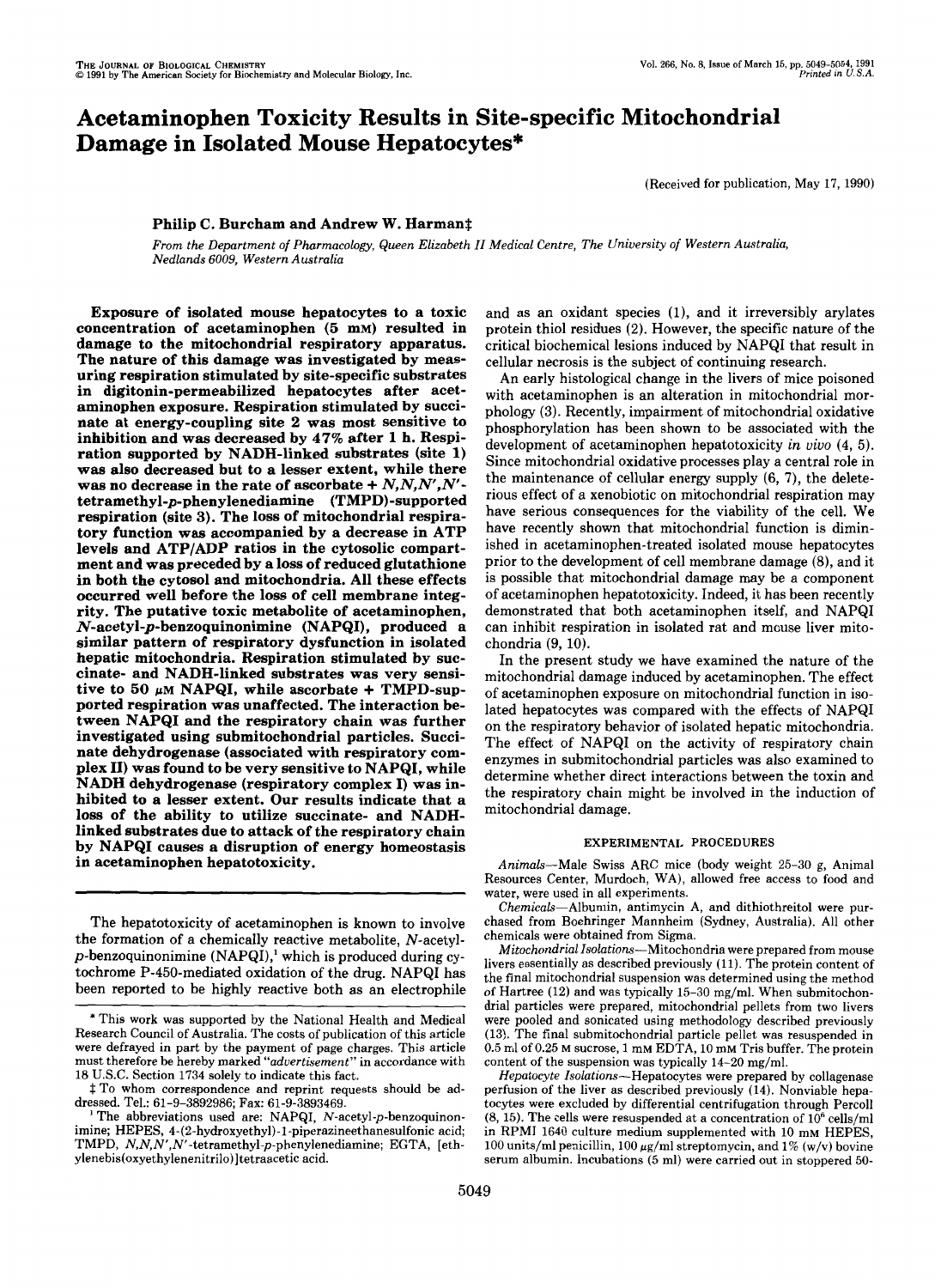ml Erlenmeyer flasks equilibrated with  $95\%$   $O_2$ ,  $5\%$   $CO_2$  in a gyratory water bath at 80 oscillations/min and 37 "C. Acetaminophen was dissolved directly in the culture media.

Measurement *of* Mitochondrial Respiration in Isolated Hepatocytes-Rates of site-specific mitochondrial respiration in isolated mouse hepatocytes were measured at 30 "C using a Clark-type oxygen probe apparatus described previously (8). The respiration buffer contained 250 mM sucrose, 25 mM Tris, 1 mM EGTA, and 15  $\mu$ g/ml digitonin. This low concentration of digitonin permeabilizes the plasma membrane, facilitating access to such substrates as glutamate, succinate, and NADH, which do not normally cross the hepatocyte plasma membrane (16, 17). Site-specific mitochondrial respiration rates were measured in a cell pellet derived from a 3-ml aliquot of cell suspension. The cells were resuspended in 2.1 ml of respiration media and transferred to the incubation chamber of the oxygen probe apparatus. Respiration rates for each of the three energy-coupling sites were measured as the difference between the maximal rates of respiration stimulated by the addition of site-specific substrates (i.e. NADH + glutamate + malate, succinate, and ascorbate + TMPD) and the residual respiration remaining after the addition of the respective site-specific inhibitors (rotenone, antimycin A, and KCN). Rates were determined sequentially (sites 1-3) in the same cells and unless indicated otherwise were calculated over a 2-min period. Respiratory rates in the permeabilized cells after a 10-min incubation period were unchanged, indicating that mitochondrial respiratory function was unaffected by the digitonin treatment (data not shown). The inclusion of ADP and hexokinase in the assay media did not stimulate respiration at any of the three sites, indicating that ADP supply was not limiting (data not shown).

*Cell* Disruption and Mitochondrial Isolation-Isolated mouse liver cells were separated into cytosolic and mitochondrial fractions using the digitonin procedure of Meredith and Reed (18). This procedure allowed preparation of a distinct mitochondrial pellet by selective solubilization of the cell membrane in 0.5 mg/ml digitonin for 90 s followed by rapid centrifugation of the intact mitochondria through dibutyl phthalate. The pellet contained  $98 \pm 0.27$  and  $2.7 \pm 0.34\%$ cellular glutamate dehydrogenase (a mitochondrial marker) and lactate dehydrogenase (a cytosolic marker) activities, respectively  $(n =$ 8). In experiments where the subcellular compartmentation of ATP and ADP was examined, the procedure of Meredith and Reed was modified slightly. Cell fractionations were carried out at 4 "C to minimize the phosphorylation of ADP during the process (19). The inert oil employed in the fractionation procedure (dibutyl phthalate) was diluted 4:l in acetone to overcome the increase in viscosity of the oil which occurred at 4 "C. The recovery of mitochondrial and cytosolic marker enzymes was unaffected by this modification.

Effect of NAPQI on Isolated Mitochondria-NAPQI was synthesized by silver oxide oxidation in  $CHCl<sub>3</sub>$  as described previously (20). NAPQI was dissolved in dimethyl sulfoxide and used immediately confirmed by 60-MHz <sup>1</sup>H NMR: (CDCl<sub>3</sub>)  $\delta$  2.25 (s, 3H),  $\delta$  6.50 (d, 2H, after preparation. The structure of the yellow crystalline product was  $J_{BA} = 9$  Hz),  $\delta$  6.90 (d, 2H,  $J_{BA} = 9$  Hz). The purity of the preparation was determined via reverse-phase high pressure liquid chromatography using a phenyl column and a 0.1 M citrate,  $20\%$  (v/v) methanol (pH 7.2) mobile phase (20). The purity of the preparation was 95% or greater with respect to NAPQI. To examine the effect of NAPQI on respiration in isolated hepatic mitochondria, mitochondria (0.5 mg of protein/ml) were added to the incubation chamber of the oxygen probe apparatus containing respiration buffer (25 mM sucrose,  $10$  mM EDTA,  $50$  mM Tris,  $25$  mM KCl,  $15$  mM MgCl<sub>2</sub>, and  $5$  mM  $KH<sub>2</sub>PO<sub>4</sub>$ ). After 90 s, NAPQI was added in a 5- $\mu$ l volume. After an additional 90 s, respiration was stimulated by the addition of oxidizable substrates, either glutamate + malate (both **5** mM), succinate (5 mM) + rotenone (4  $\mu$ g, to prevent oxalacetate accumulation), or ascorbate (2 mM) + TMPD (200  $\mu$ M). Respiration was followed for 2 min to obtain a linear oxygen utilization rate.

To examine the effect of NAPQI on the GSH content of isolated mitochondria, NAPQI (in 15  $\mu$ l of dimethyl sulfoxide) was added to a 0.6-ml Eppendorf tube containing mitochondria (300-400 mg of protein) in 100  $\mu$ l of a 250 mM sucrose, 5 mM Tris buffer, pH 7.4. The tubes were incubated in a water bath at 30 *"C* for 10 min. The reaction was stopped by the addition of 15  $\mu$ l of 30% (w/v) perchloric acid, and the tubes were placed on ice for 20-30 min. Protein was removed during a 20-min centrifugation at  $2000 \times g$ , and the supernatant (150)  $\mu$ l) was assayed for GSH content (21).

Effect *of* NAPQI on Respiratory Chain Enzyme Activities in Submitochondrial Particles-NADH dehydrogenase activity in submitochondrial particles was determined using both menadione and ferri-

cyanide as electron acceptors as described by Galante and Hatefi (22). The activity of succinate dehydrogenase, which is associated with respiratory chain complex II, was measured in submitochondrial particles using a colorimetric procedure with p-iodonitrotetrazolium violet as electron acceptor (23). Ubiquinol-cytochrome c reductase activity was measured using duroquinol as the reducing substrate (24). Cytochrome oxidase activity was measured using a polarographic procedure described elsewhere (25, 26). The ATPase activity in submitochondrial particles was determined using an assay described by Cain and Skilleter (13). Inorganic phosphate liberated during the ATPase reaction was measured using a colorimetric procedure (27). When the effect of NAPQI on the various respiratory chain enzymes was examined, it was added to the appropriate assay medium containing submitochondrial particles. After 90 s the enzyme assays were initiated by the addition of the corresponding substrate.

Assays-Cellular viability was assessed by measuring the extent of lactate dehydrogenase leakage from the hepatocytes into the incubation medium as a percentage of the total lactate dehydrogenase activity in cells plus medium (28). Glutamate dehydrogenase activity was measured as described previously (29). Aliquots of protein-free cell extracts were neutralized with  $20\%$  (w/v) KHCO<sub>3</sub> and were assayed for ATP and ADP content by enzymatic procedures (30,31). The DNA content of the cell suspension was determined as a measure of cell number (32).

Statistical Analysis-Statistical analysis was performed using the statistical package GENSTAT (Rothamstead Experimental Station, Harpenden, United Kingdom). Analysis of data was by one- or twoway analysis of variance. If a significant variance ratio was observed, the data were further analyzed by Dunnett's or Tukey's tests (33,34).

#### **RESULTS**

Acetaminophen *Is* Toxic to Isolated Mouse Hepatocytes-Isolated mouse hepatocytes are sensitive to high concentrations of acetaminophen. Fig. 1 details the time course of lactate dehydrogenase leakage from hepatocytes exposed to **5**  mM acetaminophen. No cell killing was evident at 1.5 h. Between **2** and 4 h the lactate dehydrogenase leakage increased from 14 to 47%. There was no loss **of** cell viability in control cells during this time. Mitochondrial damage can be produced in these cells with concentrations as low as 0.5 mM (8). The concentration of acetaminophen used in these experiments *(5* mM) was chosen on the basis of previous experiments where it produced a more consistent toxic response (8), and it is not dissimilar to the concentrations found in the livers of mice following an LD<sub>50</sub> dose of acetaminophen (35).

Acetaminophen Exposure Depletes Cytosolic ATP-Since mitochondrial respiratory processes contribute the majority of the hepatocyte's ATP requirements **(36),** an impairment of mitochondrial respiration should be reflected in a lowering of cellular ATP levels. The effect of acetaminophen intoxication **(5** mM) on ATP levels and ATP/ADP ratios in the cytosolic and mitochondrial compartments is shown in Fig. **2.** Cytosolic ATP levels and ATP/ADP ratios fell by *26* and **45%,** respectively, after 1.0 h (Fig. **2,** A and *B).* Mitochondrial ATP levels



**FIG.** 1. **The effect of acetaminophen** *(APAP) (5* **mM) on the time course of lactate dehydrogenase** *(LDH)* **leakage from isolated hepatocytes over a 4-h incubation period.** Values are means  $\pm$  S.E. of five experiments. An *asterisk* indicates a significant difference from controls (Tukey's test,  $p < 0.05$ ).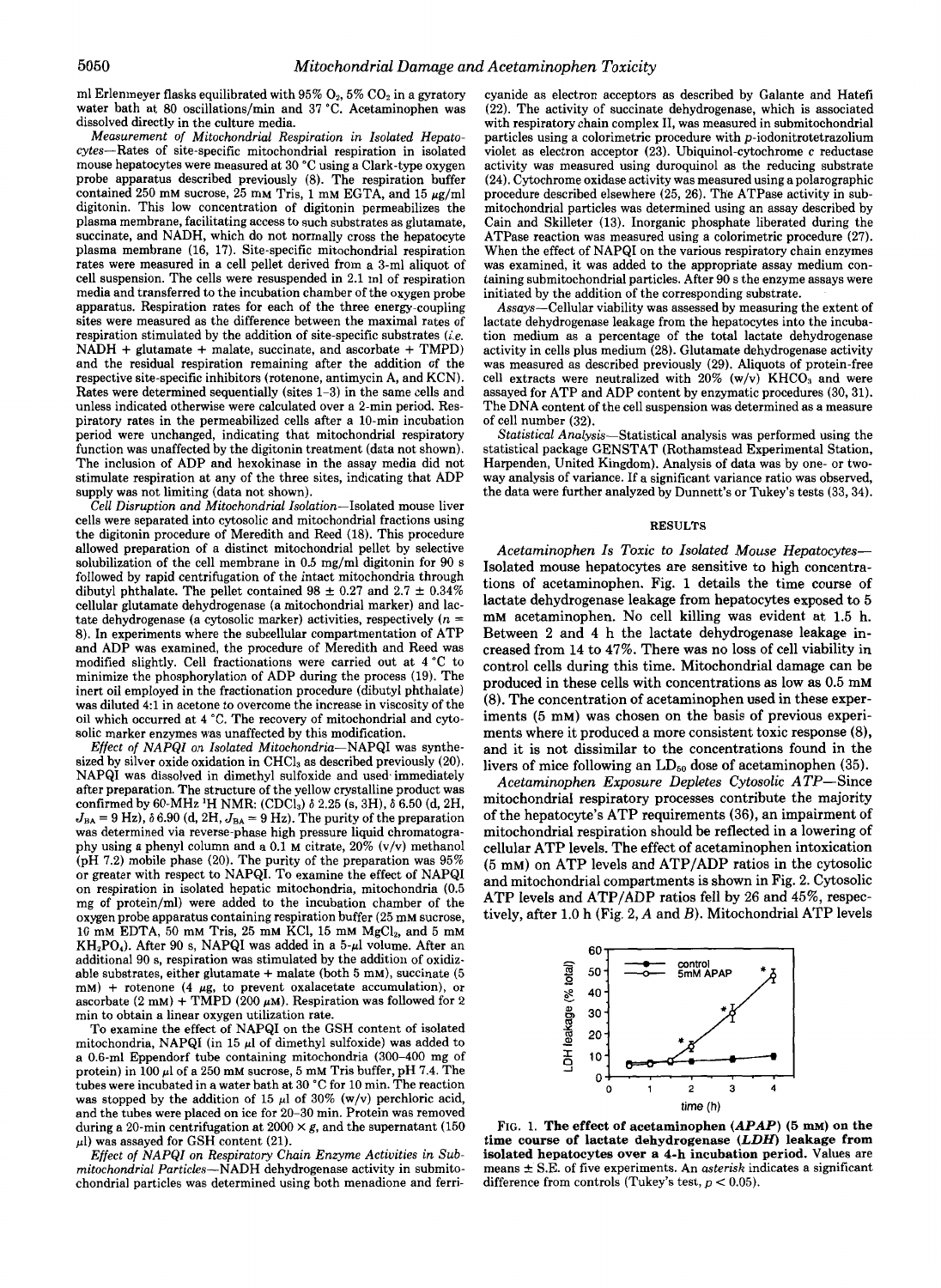

**FIG. 2. The effect of exposure time in the presence and absence of acetaminophen** *(APAP) (5* **mM) on ATP levels** *(A)*  **and ATP/ADP ratio** *(B)* **in the cytosolic compartment and ATP levels** *(C)* **and ATP/ADP ratios** *(D)* **in the mitochondrial compartment of isolated hepatocytes.** Cells were fractionated using the digitonin method as described under "Experimental Procedures.'' Values are means **rt** S.E. of five experiments. An *asterisk*  indicates a significant difference from controls (Tukey's test, *p* < **0.05).** 



**FIG. 3. The effect of exposure time in the presence and absence of acetaminophen** *(APAP) (5* **mM) on glutathione levels in the cytosolic** *(A)* **and mitochondrial** *(B)* **compartments of isolated hepatocytes.** Cells were fractionated as described under "Experimental Procedures." Values are means  $\pm$  S.E. of four experiments. An *asterisk* indicates a significant difference from controls (Tukey's test,  $p < 0.05$ ).

were not different from controls at any time point (Fig. **2C).**  Mitochondrial ATP/ADP ratios were not significantly changed after 1.0 h but were decreased in comparison with controls at later time points (Fig.  $2D$ ). These effects occur prior to the loss of cell membrane viability (Fig. 1).

Acetaminophen Exposure Depletes Cytosolic and Mitochondrial GSH-Depletion of intracellular GSH during acetaminophen intoxication results from the conjugation of this tripeptide with NAPQI (37). Thus, cytosolic GSH content of the mouse hepatocytes was rapidly depleted in the presence of **5** mM acetaminophen (Fig. 3A). After 1 h it had declined to 63% of control. The hepatocyte mitochondria are thought to contain a pool of GSH, which is metabolically distinct from the corresponding cytosolic pool (18). However, the rate of GSH depletion in the mitochondria was essentially the same **as** that in the cytosol. After 1 h, the GSH content of the mitochondria had declined to 60% of the control level (Fig. 3B). Decreases in hepatic mitochondrial GSH levels have also been shown to occur during acetaminophen intoxication in the mouse in vivo **(38).** 

Acetaminophen Inhibits Mitochondrial Respiration in Hepatocytes-Acetaminophen can impair cellular respiration in isolated mouse hepatocytes before the loss of cell membrane

<sup>2.0</sup><sub>1</sub> **at energy-coupling site 1 was inhibited by 30% (Fig. 4A), and** viability (8). This effect of acetaminophen depends on the oxidation of acetaminophen by the microsomal oxidase enzymes and is not related to the direct inhibitory effect that acetaminophen itself has on respiration (8, 9). Fig. **4** details the effect of acetaminophen exposure on mitochondrial respiration stimulated by site-specific substrates. At various times after exposure to acetaminophen, mitochondrial respiration was stimulated by either site 1 (NADH + glutamate + malate), site **2** (succinate), or site 3 (ascorbate + TMPD) substrates in digitonin-permeabilized hepatocytes. Within 1 h of exposure to **5** mM acetaminophen, respiration stimulated succinate-supported respiration was reduced by **47%,** compared with corresponding controls (Fig. *4B).* The respiratory depression produced at sites 1 and **2** occurred before a loss of cell viability was evident (see Fig. 1). However, respiration supported by energy-coupling site 3-specific substrates (ascorbate + TMPD) was unaffected by acetaminophen exposure



**FIG. 4. The effect of exposure time in the presence and absence of acetaminophen** *(APAP) (5* **mM) on cellular respiration rates in digitonin-permeabilized hepatocytes with sitespecific substrates, namely NADH** + **glutamate** + **malate for energy-coupling site 1** *(A),* **succinate for site 2** *(B),* **or ascorbate** + **TMPD for site 3** *(C).* Respiration at each energy-coupling site was stimulated by the addition of the reducing substrates. After a linear oxygen utilization rate was attained, respiration was inhibited by the addition of the appropriate site-specific inhibitor, namely rotenone  $(A)$ , antimycin  $\overrightarrow{A(B)}$ , or KCN  $(C)$ . The difference between the respiratory rate observed in the presence of substrate and that remaining after the addition of the inhibitor was taken to be the respiratory rate for a given site. Values are means  $\pm$  S.E. of four experiments. An *asterisk* indicates a significant difference from controls (Tukey's test,  $p < 0.05$ ).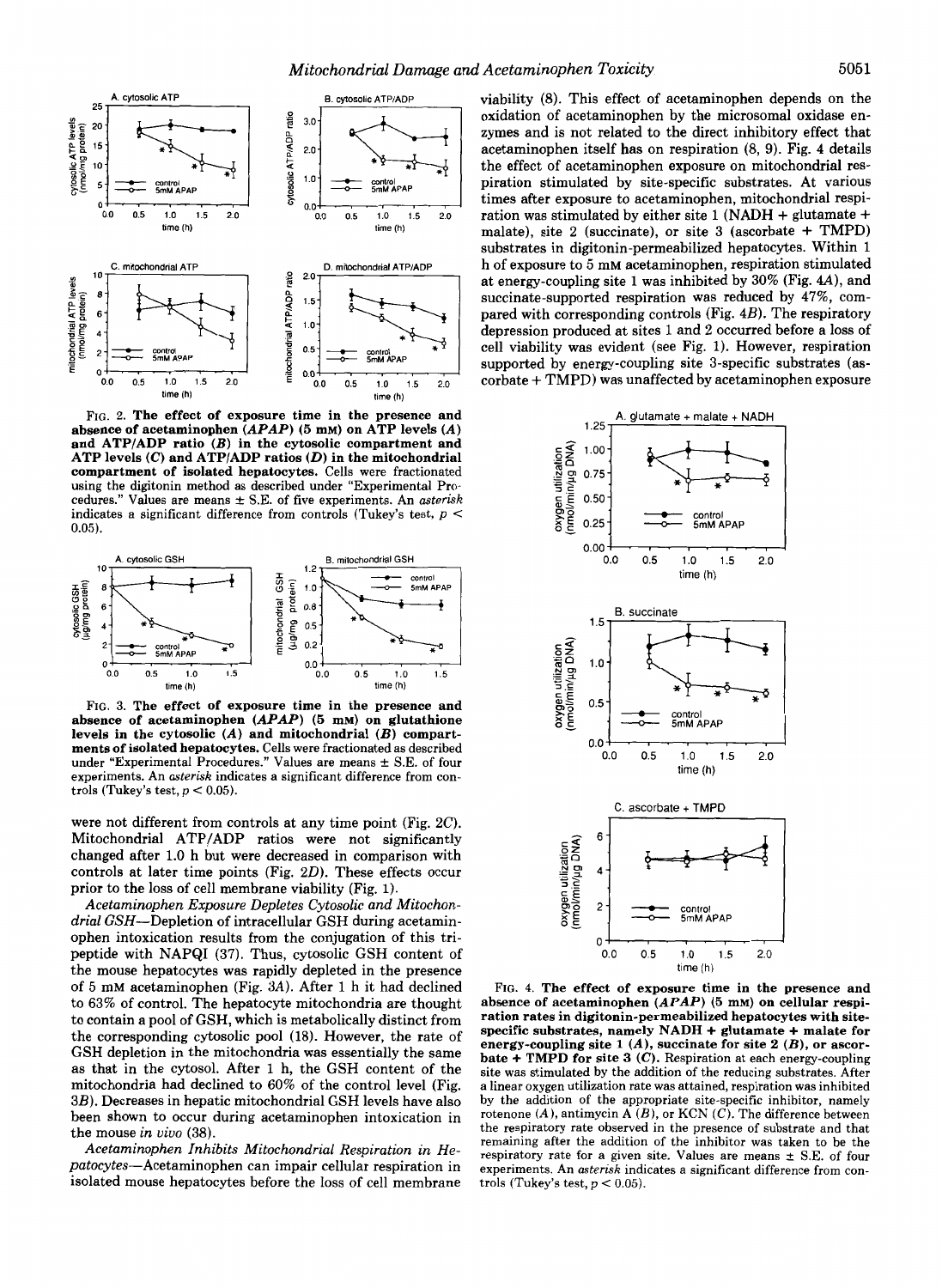(Fig. *4C).* There was no effect on site 3-supported respiration even at 2 h, a time when there was significant cell killing by acetaminophen. These *in vitro* findings resemble those reported by others using the intact mouse model. Meyers and associates **(4)** showed that an inhibition of respiration supported at complexes I and I1 precedes frank hepatic necrosis in mitochondria prepared from the livers of mice treated with a toxic dose of acetaminophen.

*Effect of NAPQI on Mitochondrial Function-The* inhibitory effects of acetaminophen exposure on mitochondrial respiration could be reproduced by exposing isolated mouse liver mitochondria to NAPQI for 90 s. Since the half-life of NAPQI in the presence of tissue fractions is a matter of seconds (39), it would be expected that no unreacted NAPQI would remain at this time. Fig. **5** documents the effect of NAPQI on mitochondrial respiration stimulated at each of the three energy-coupling sites. Site 1-stimulated respiration was inhibited by  $83\%$  with  $50 \mu M NAPQI$  (Fig. 5A). Respiration stimulated at site 2 by succinate dehydrogenase was also sensitive to NAPQI exposure and was inhibited by *44* and 85% at NAPQI concentrations of 25 and 50  $\mu$ M respectively (Fig. *5B).* However, NAPQI had no effect on site 3-supported respiration. At a concentration that virtually abolished site 1 and site 2-supported respiration (50  $\mu$ M), there was no change



FIG. 5. The effect of NAPQI concentration on respiratory rates in isolated hepatic mitochondria respiring on glutamate + malate  $(A)$ , succinate  $(B)$ , or ascorbate + TMPD  $(C)$ . Mitochondria (1.0 mg of protein) were incubated in the chamber of the oxygen probe in the presence of NAPQI for 90 *s* before the addition of the appropriate reducing substrates. Values are means  $\pm$  S.E. of four to six preparations. An *asterisk* indicates a significant difference from controls (Dunnett's test,  $p < 0.05$ ).



**FIG.** 6. The effect of NAPQI concentration on **GSH** levels in isolated hepatic mitochondria after a 10-min incubation at **30 "C** as described under "Experimental Procedures." Values are means **f** S.E. of four preparations. An **asterisk** indicates a significant difference from controls (Dunnett's test, *p* < 0.05).

## in the rate of site 3-supported respiration (Fig. *5C).*

The effect of NAPQI exposure on the GSH pool of isolated mitochondria was also examined. Fig. 6 shows that 10 min after exposure to 25  $\mu$ M NAPQI there was a significant decrease in the GSH content of the isolated mitochondria. The extent of this depletion increased with increasing amounts of NAPQI.

*NAPQI Interferes with the Activity of Certain Respiratory Chain Enzymes in Submitochondrial Particles-The* site at which NAPQI disrupts the electron transport chain was investigated using submitochondrial particles. These consist of partially purified inner membrane vesicles and lack matrix and outer membrane enzymes (13).

NADH dehydrogenase activity was decreased only moderately by micromolar concentrations of NAPQI in these vesicles (Table I). In the presence of 50  $\mu$ M NAPQI, NADH dehydrogenase activity was decreased by 19% with ferricyanide as the electron acceptor. A similar result was observed using menadione as the electron acceptor (data not shown). In contrast, succinate dehydrogenase activity was very sensitive to the toxin and was inhibited by  $45\%$  by 10  $\mu$ M NAPQI (Table I). In the presence of 50  $\mu$ M NAPQI the activity of this enzyme was virtually abolished. However, the activity of two other respiratory chain enzymes, namely ubiquinol-cytochrome *c* reductase and cytochrome oxidase, was unaffected in submitochondrial particles after exposure to NAPQI (Table I), consistent with a lack of effect of NAPQI on respiratory complexes I11 and IV. Similarly, exposure of submitochondrial particles to NAPQI over a  $10-100 \mu M$  range did not affect ATPase activity (Table I). This indicates that the ATPsynthesizing component of the respiratory chain does not appear to be a likely target for direct damage by acetaminophen's toxic metabolite.

Hence, the main effect of NAPQI on the respiratory chain appears to be an inhibition of respiratory complexes I (NADH-ubiquinone oxidoreductase) and I1 (succinate-ubiquinone oxidoreductase). However, the effect of the toxin is more pronounced at complex I1 than at complex **I.** 

#### **DISCUSSION**

Several recent studies have implicated a role for mitochondrial damage in the toxic process initiated by acetaminophen in liver cells. High doses of acetaminophen in the mouse *in vivo* have been shown to induce hepatic mitochondrial dysfunction *(4).* We have recently reported that acetaminophen damages mitochondria in isolated mouse hepatocytes and that this occurs prior to the appearance of cell membrane damage (8). In addition, exposure of both rat and mouse liver mitochondria to NAPQI has been shown to result in the irreversible inhibition of mitochondrial respiration (9, 10).

The present study demonstrates that this acetaminophen-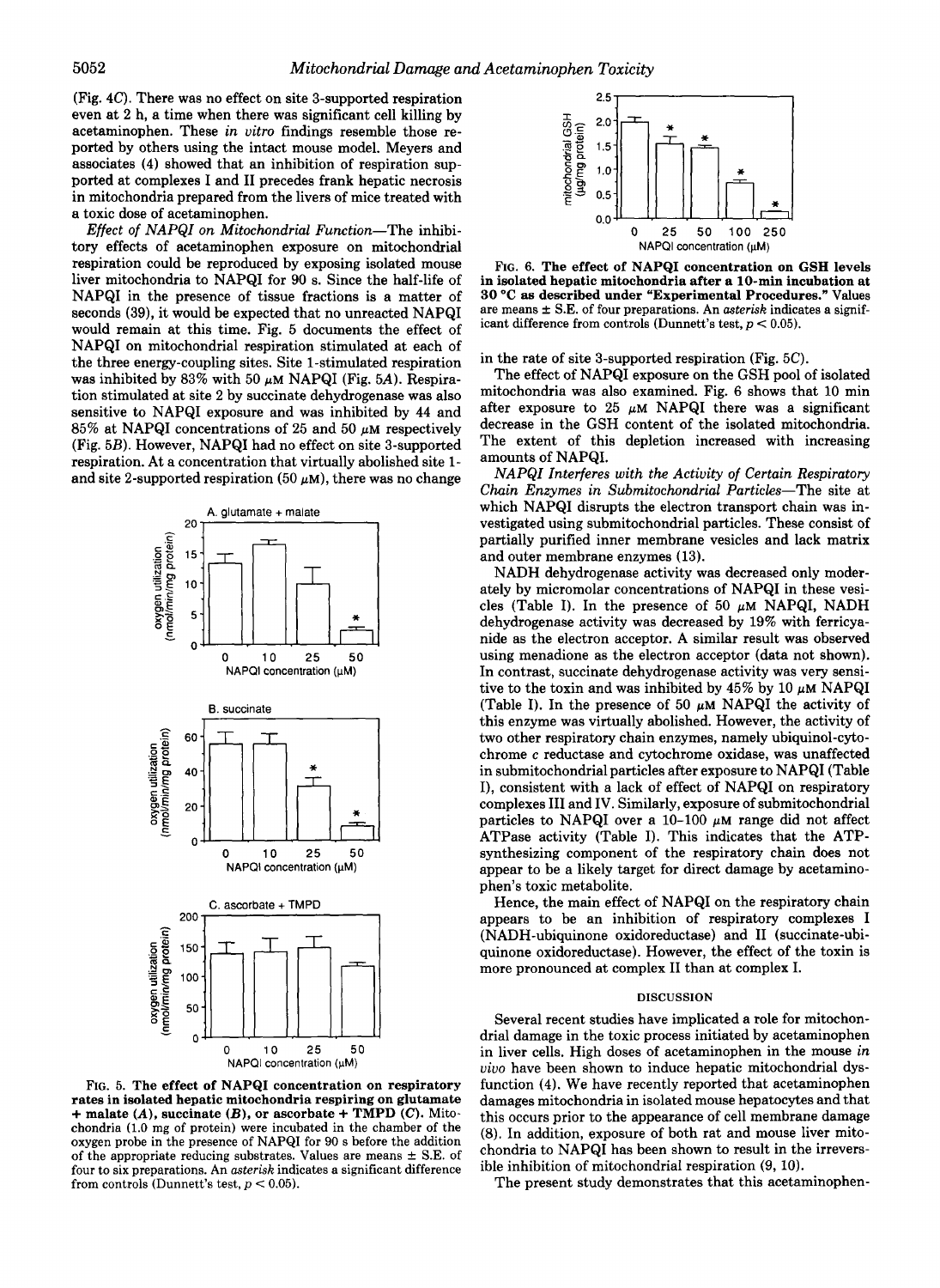**TABLE I** 

*The effect of NAPQI on the activity of five oxidative phosphorylation enzymes in submitochondrial particles* 

| Enzyme activity <sup>®</sup>                 | <b>NAPQI</b>     |                       |                             |                              |  |
|----------------------------------------------|------------------|-----------------------|-----------------------------|------------------------------|--|
|                                              | 0                | 10                    | 25                          | 50                           |  |
|                                              | μМ               |                       |                             |                              |  |
| NADH dehydrogenase                           | $530 \pm 15^{b}$ | $490 \pm 13^{\circ}$  | $490 \pm 9.8^{\circ}$       | $450 \pm 8.0^{\circ}$        |  |
| Succinate dehydrogenase                      | $8.3 \pm 0.6$    | $4.5 \pm 0.5^{\circ}$ | $2.0 \pm 0.08$ <sup>c</sup> | $0.39 \pm 0.02$ <sup>c</sup> |  |
| Ubiquinol-cytochrome c<br>oxidoreductase     | $0.14 \pm 0.01$  | $0.14 \pm 0.002$      | $0.17 \pm 0.02$             | $0.17 \pm 0.01$              |  |
| Cytochrome oxidase <sup><math>d</math></sup> | $410 \pm 73$     | $ND^e$                | ND                          | $378 \pm 34$                 |  |
| ATPase                                       | $3.6 \pm 0.03$   | $3.7 \pm 0.07$        | $3.7 \pm 0.07$              | $3.5 \pm 0.09$               |  |

*<sup>a</sup>***Submitochondrial particles were exposed to NAPQI for 90** *s* **(or 5 min for the ATPase assay) before the**  addition of the appropriate assay reagents. Enzyme activities are expressed as  $\mu$ mol/min/mg of protein (or as nmol of  $O_2/\text{min}/\text{mg}$  of protein for cytochrome oxidase).

**Values are mean**  $\pm$  **S.E. of three to four preparations.** 

**<sup>e</sup>Significantly different from controls** *(i.e.* **no NAPQI).** 

 $\sigma$  The cytochrome oxidase activities shown were measured in the presence of 1.0  $\mu$ M cytochrome *c*. The activity

**was also determined using 0.1 and 10** *pM* **cytochrome** *c,* **and a similar result was obtained (data not shown).** 

**<sup>e</sup>ND, not determined.** 

induced mitochondrial damage is specific for particular sites on the respiratory chain. Respiration supported at energycoupling sites **1** and **2** of the respiratory chain was decreased in cells incubated with 5 mM acetaminophen, and this occurred prior to the loss of cell membrane integrity. There was no inhibition of respiration supported at energy-coupling site **3.** A decrease in the functional capacity of the mitochondrial respiratory chain should be associated with a decrease in ATP production. Indeed, we found that this loss of function was accompanied by a decrease in ATP levels and ATP/ADP ratios in the cytosolic compartment. These changes in adenine nucleotides were similar to those reported recently in the livers of mice exposed to acetaminophen **(40).** In the present study, changes in the mitochondrial adenine nucleotide pool did not correlate well with corresponding changes in the cytosol. This may suggest that mitochondrial ATP levels and ATP/ADP ratios are not sensitive indicators of oxidative phosphorylation in the organelle. Others have reported a lack of correlation between mitochondrial ATP/ADP ratios and respiration rates in the perfused rat liver after exposure to respiratory toxins **(41).** 

The contention that acetaminophen toxicity results in inhibition of electron transport by site-specific damage to the mitochondria was supported by experiments that examined the effect of NAPQI on respiration in isolated mitochondria. While addition of NAPQI in a bolus dose may not completely model its sustained generation by cytochrome **P-450** in the cell, the characteristics of mitochondrial inhibition produced are qualitatively similar. Previous exposure of isolated mitochondria to NAPQI resulted in inhibition of respiration at energy-coupling sites **1** and **2** but had no effect on respiration stimulated at site **3.** This confirms recent reports of an inhibitory effect of NAPQI on respiration supported at complexes I and I1 in hepatic mitochondria from rats (9) and mice (10). We observed a similar pattern of site-specific respiratory inhibition in intact hepatocytes after exposure to acetaminophen. Hence, the lesions produced by acetaminophen in hepatocytes were qualitatively the same as those produced by NAPQI in isolated mitochondria. Furthermore, exposure of submitochondrial particles to NAPQI inhibited NADH dehydrogenase and succinate dehydrogenase activities, associated with respiratory complexes I and 11, respectively, while having no effect on the activities of either ubiquinol-cytochrome *c* oxidoreductase (complex 111) or cytochrome oxidase (complex IV). Again, this is consistent with the effects observed in hepatocytes. Energy-coupling site **1** is associated

with respiratory complex I (NADH dehydrogenase) **(42).**  Hence, the decrease in NADH dehydrogenase activity in submitochondrial particles exposed to NAPQI is consistent with the reduced respiratory rates with NADH-linked substrates observed in acetaminophen-poisoned hepatocytes and in mitochondria exposed to NAPQI. Site **2** is associated with respiratory complex 111, but in these experiments it was assayed using succinate as the electron donor. This substrate donates reducing equivalents to complex I11 via the nonproton-translocating complex I1 **(43).** The finding that succinate-supported respiration was decreased both in hepatocytes exposed to acetaminophen and in mitochondria exposed to NAPQI could thus be due to damage at complex I1 **or** 111. However, the fact that NAPQI did not affect ubiquinolcytochrome *c* oxidoreductase activity in submitochondrial particles indicates that NAPQI's effect was at complex 11.

The concentrations of NAPQI that inhibited succinate dehydrogenase were comparable with those that interfered with respiration in intact mitochondria. Succinate dehydrogenase is known to contain a number of cysteine-rich sulfur clusters **(44)** and can be inhibited by a number of agents that modify sulfhydryl groups, such as aklylating agents, oxidizing agents, arsenicals, and metal ions **(45).** It seems feasible that NAPQI may directly interact with sulfhydryl groups on succinate dehydrogenase, causing the loss of activity. This proposal may be consistent with the finding that significant covalent binding of the reactive metabolite to mitochondrial proteins occurs during paracetamol hepatotoxicity in mice *in*  vivo **(46, 47).** It may well be that such interactions between NAPQI and the mitochondria are of relevance to the toxic process. It was shown recently that the increased level of covalent binding to mitochondrial proteins was one of the main differences between the subcellular binding pattern produced by acetaminophen and that produced by its nontoxic regioisomer 3'-hydroxyacetanilide (38).

However, the finding that respiratory complex I1 (succinate dehydrogenase) was more sensitive to NAPQI than complex I (NADH dehydrogenase) in our *in vitro* system suggests that direct interactions between the toxic metabolite and respiratory chain may not solely account for the mitochondrial damage that occurs during acetaminophen hepatotoxicity *in vivo.* For example, it has been shown by others that the respiratory capacity of hepatic mitochondria from acetaminophen-poisoned mice is more or less equally impaired with both succinate and NADH-linked substrates **(4).** Thus it could be that events associated with the toxic process may contrib